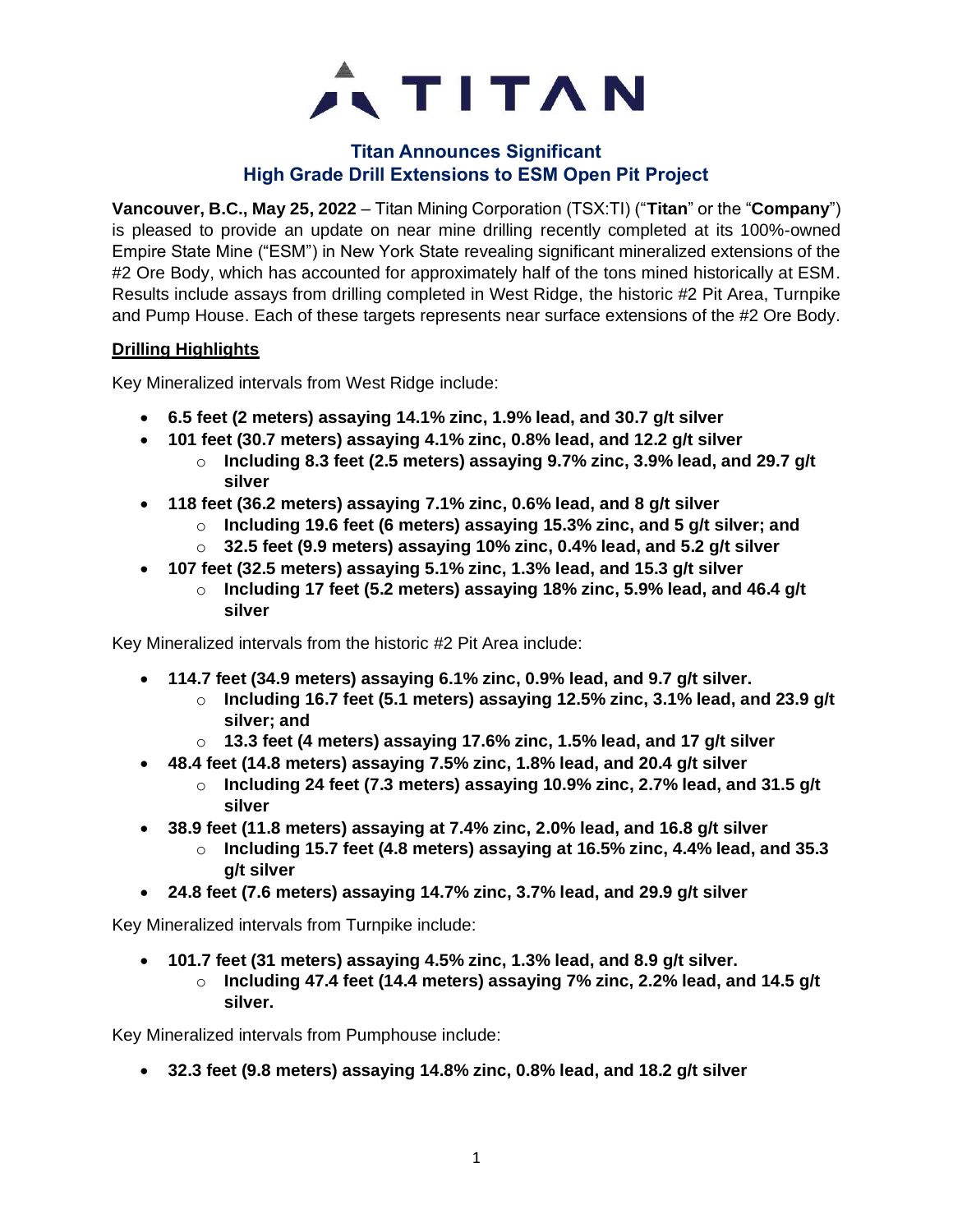

A full listing of the drill results can be found in Tables I, II, III and IV below. Drill hole coordinates are set out in Table V.

## **2022 ESM Open Pit - Surface Drilling**

In Q1 2022 a 27 hole drill program was completed in and around the #2 Ore Body. This drilling has successfully extended mineralization to the SW of the Hoist House Zone and identified a new zone of mineralization labeled West Ridge (see Figures 1 and 2). Eight holes have been completed within the historic #2 pit, targeting the remnant crown pillar, returning positive results and extending the previously drilled zinc mineralization in this area. Additionally, two holes have been drilled targeting the down dip extension of mineralization at the planned Turnpike open pit.

ESM General Manager Joel Rheault commented, "The most recent drill results provide encouragement that the areas targeted for open pit mining are going to be larger and higher grade than originally anticipated, which will extend the project life. Additionally, the down dip extensions of this mineralization may provide targeted areas for underground extraction. Overall, the project will lead to additional employment at ESM and incrementally increase the number of payable zinc pounds produced."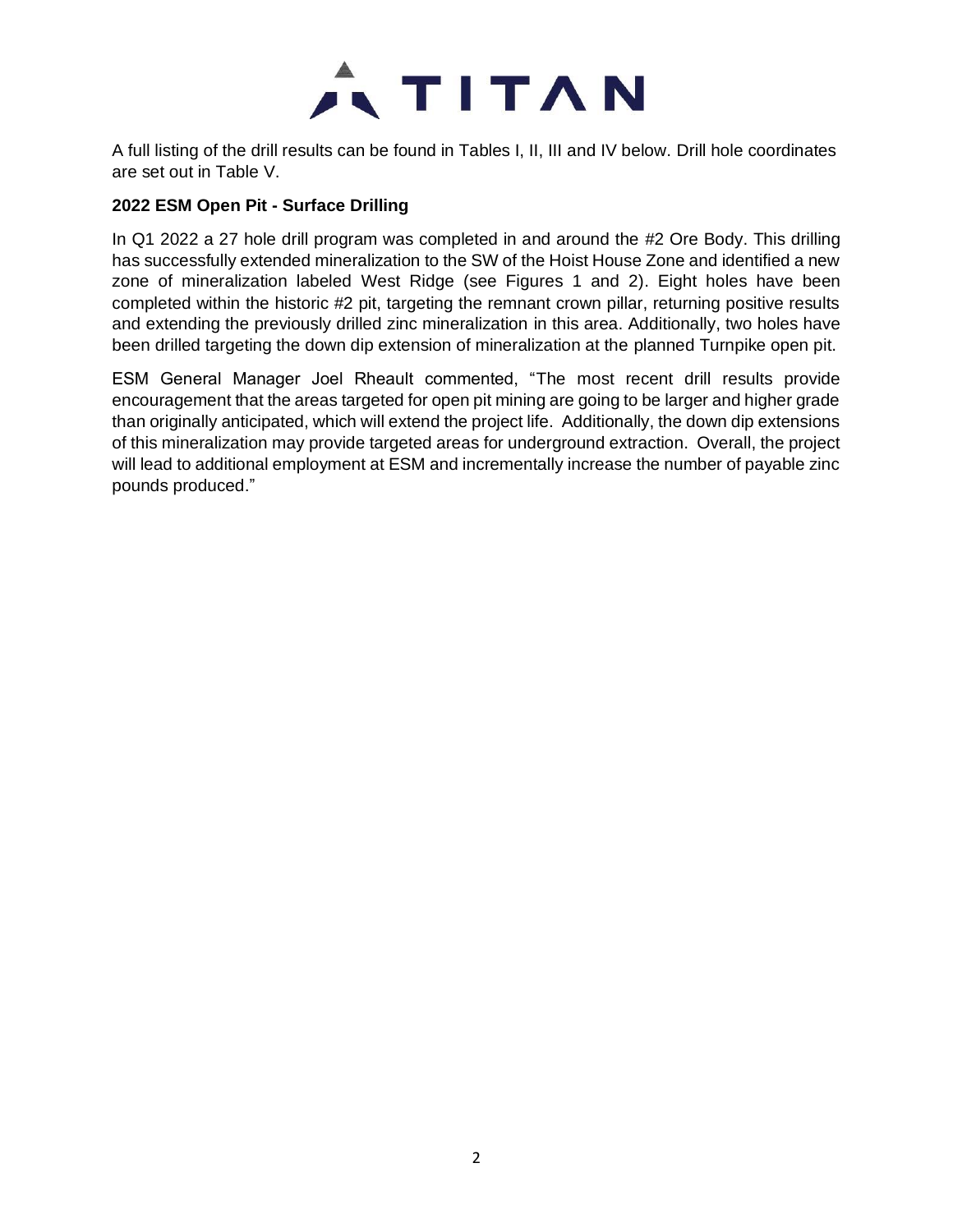

#### **Table I. Mineralized intervals from West Ridge**

| <b>West Ridge</b> |           |       |                                                    |                           |      |      |          |                |                |
|-------------------|-----------|-------|----------------------------------------------------|---------------------------|------|------|----------|----------------|----------------|
| <b>Hole ID</b>    | From (ft) |       | To (ft) Interval (ft) From (m) To (m) Interval (m) |                           |      |      |          |                | Zn% Pb% Ag g/t |
| SX22-2602         | 10.0      | 24.1  | 14.1                                               | 3.0                       | 7.3  | 4.3  | 5.3      | 0.4            | 7.5            |
|                   | 89.6      | 192.8 | 103.2                                              | 27.3                      | 58.6 | 31.4 | 2.5      | 0.4            | 5.4            |
| including         | 121.6     | 132.1 | 10.5                                               | 37.0                      | 40.2 | 3.2  | 4.3      | 0.5            | 8.5            |
| and               | 158.9     | 162.9 | 4.0                                                | 48.3                      | 49.6 | 1.2  | 7.3      | 1.2            | 11.6           |
| and               | 186.3     | 192.8 | 6.5                                                | 56.7                      | 58.6 | 2.0  | 14.07    | 1.9            | 30.7           |
| SX22-2603         | 14.0      | 115.0 | 101.0                                              | 4.3                       | 35.0 | 30.7 | 4.1      | 0.8            | 12.2           |
| including         | 42.3      | 50.6  | 8.3                                                | 12.9                      | 15.4 | 2.5  | 9.7      | 3.9            | 29.7           |
| and               | 104.3     | 110.5 | 6.2                                                | 31.7                      | 33.6 | 1.9  | 8.6      | 2.5            | 21             |
| SX22-2604         | 25.8      | 133.0 | 107.0                                              | 7.8                       | 40.5 | 32.5 | 5.1      | 1.3            | 15.3           |
| including         | 41.2      | 58.2  | 17.0                                               | 12.5                      | 17.7 | 5.2  | 18.0     | 5.9            | 46.4           |
| *SX22-2605        | 46.1      | 165.0 | 118.9                                              | 14.0                      | 50.2 | 36.2 | 7.1      | 0.6            | 8              |
| including         | 46.1      | 65.7  | 19.6                                               | 14.0                      | 20.0 | 6.0  | 15.3     | $\overline{a}$ | 5              |
| and               | 78.7      | 111.2 | 32.5                                               | 23.9                      | 33.8 | 9.9  | 10       | 0.4            | 5.2            |
| and               | 128.8     | 139.8 | 11.0                                               | 39.2                      | 42.5 | 3.3  | 7.7      | 2.8            | 23.2           |
| and               | 150.7     | 165.0 | 14.3                                               | 45.8                      | 50.2 | 4.4  | 7.9      | 1.7            | 18.8           |
| SX22-2606         | 47.4      | 51.3  | 3.9                                                | 14.4                      | 15.6 | 1.2  | 12.8     | 5.1            | 36.4           |
| SX22-2607         |           |       |                                                    | no significant intercepts |      |      |          |                |                |
| SX22-2608         | 98.3      | 132.8 | 34.5                                               | 29.9                      | 40.4 | 10.5 | 3.3      |                | 6.1            |
| SX22-2609         | 43.9      | 51.2  | 7.3                                                | 13.4                      | 15.6 | 2.2  | $1\vert$ | 1.1            | 71.8           |
| SX22-2610         | 37.4      | 46.0  | 8.6                                                | 11.4                      | 14.0 | 2.6  | 3.0      | 0.8            | 10.2           |
|                   | 107.1     | 207.7 | 100.6                                              | 32.6                      | 63.2 | 30.6 | 1.7      | 0.1            | 3.0            |
| including         | 126.2     | 146.8 | 20.6                                               | 38.4                      | 44.7 | 6.3  | 3.9      | 0.4            | 7.2            |
| and               | 174.2     | 184.0 | 9.8                                                | 53.0                      | 56.0 | 3.0  | 5.7      | 0.1            | 3.1            |

*\* Based on historic models and neighboring drillholes, the technical team believes SX22-2605 may have tested the remnants of a historic pillar.*

*Note: The true width of the mineralization is not currently known.*

The #2 pit is located 1 mile south of the ESM # 4 mine and milling complex. Drilling has tested remnant crown pillar mineralization to the southwest of the previously identified Hoist House Zone (Figures 1-2) and the remnant mineralization beneath the #2 Pit. Mineralization has been intercepted within the gaps of the historic #2 surface and underground workings.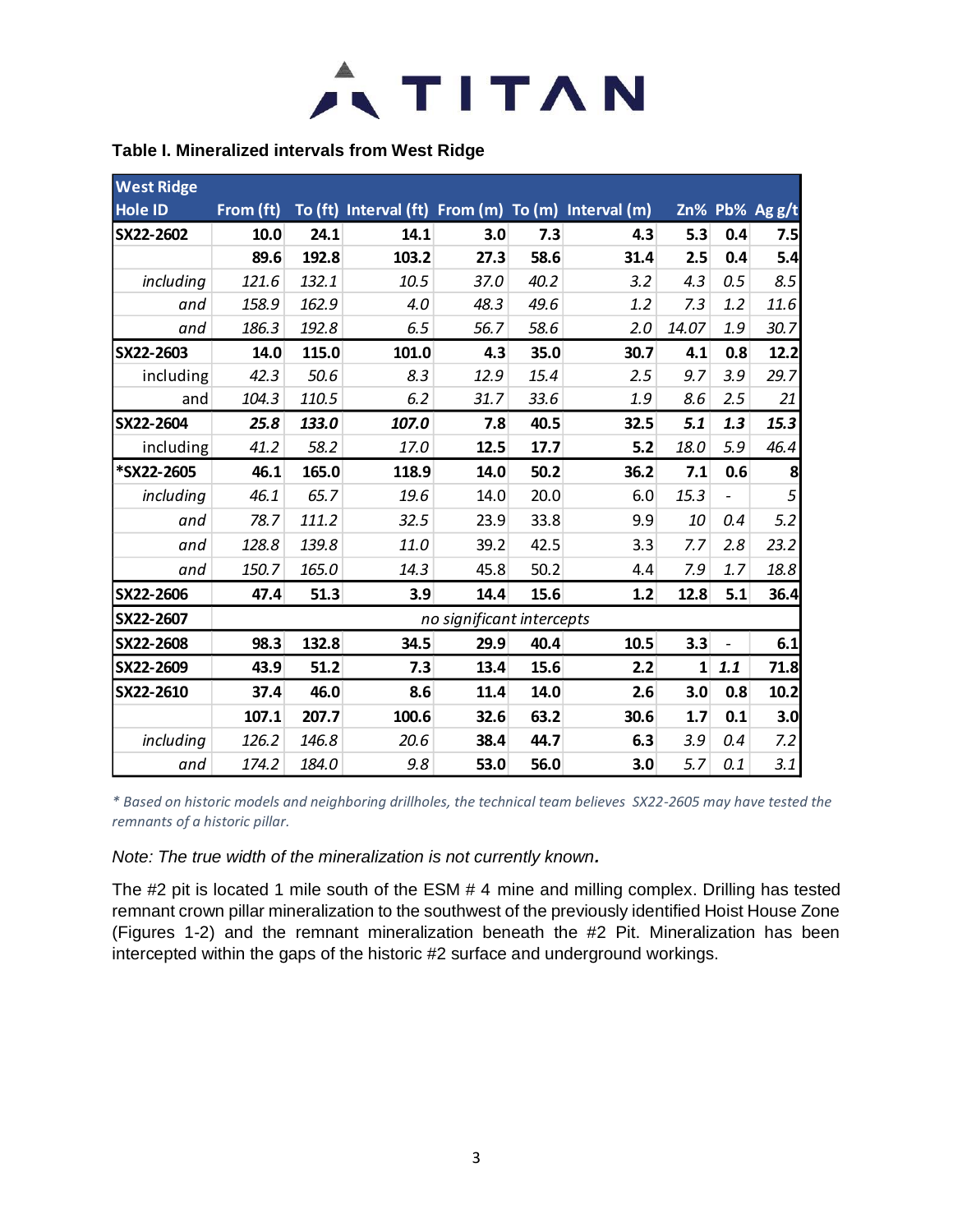

#### **Table II. Mineralized intervals from the #2 Pit**

| #2 Pit         |           |       |       |                           |      |                                                    |      |     |                |
|----------------|-----------|-------|-------|---------------------------|------|----------------------------------------------------|------|-----|----------------|
| <b>Hole ID</b> | From (ft) |       |       |                           |      | To (ft) Interval (ft) From (m) To (m) Interval (m) |      |     | Zn% Pb% Ag g/t |
| SX22-2611      | 27.4      | 37    | 9.6   | 8.3                       | 11.3 | 2.9                                                | 3.6  | 0.5 | 6.6            |
| SX22-2612      | 5.8       | 120.5 | 114.7 | 1.8                       | 36.7 | 34.9                                               | 6.1  | 0.9 | 9.7            |
| including      | 26        | 42.7  | 16.7  | 7.9                       | 13.0 | 5.1                                                | 12.5 | 3.1 | 23.9           |
| and            | 53.2      | 74.7  | 21.5  | 16.2                      | 22.7 | 6.5                                                | 5.7  | 0.2 | 6.2            |
| and            | 107.2     | 120.5 | 13.3  | 32.6                      | 36.7 | 4.0                                                | 17.6 | 1.5 | 17             |
| SX22-2613      | 3.4       | 51.8  | 48.4  | 1.0                       | 15.8 | 14.8                                               | 7.5  | 1.8 | 20.4           |
| including      | 27.8      | 51.8  | 24    | 8.5                       | 15.8 | 7.3                                                | 10.9 | 2.7 | 31.5           |
|                | 93.8      | 140.7 | 46.9  | 28.6                      | 42.9 | 14.3                                               | 3.3  | 0.4 | 4.7            |
| including      | 129.3     | 140.7 | 11.4  | 39.4                      | 42.9 | 3.5                                                | 9.8  | 1.2 | 10.7           |
| SX22-2614      |           |       |       | No significant intercepts |      |                                                    |      |     |                |
| SX22-2615      | 55        | 65    | 10    | 16.8                      | 19.8 | 3.0                                                | 2.7  | 0.4 | 8.5            |
| SX22-2616      | 8.1       | 47    | 38.9  | 2.5                       | 14.3 | 11.8                                               | 7.4  | 2.0 | 16.8           |
| including      | 8.1       | 23.8  | 15.7  | 2.5                       | 7.2  | 4.8                                                | 16.5 | 4.4 | 35.3           |
| SX22-2617      | 5.8       | 30.6  | 24.8  | 1.8                       | 9.3  | 7.6                                                | 14.7 | 3.7 | 29.9           |
|                | 171       | 190.1 | 19.1  | 52.1                      | 57.9 | 5.8                                                | 6.0  | 0.8 | 6.9            |
| SX22-2618      | 87.9      | 139.7 | 51.8  | 26.8                      | 42.6 | 15.8                                               | 3.2  | 0.4 | 4.5            |

*Note: The true width of the mineralization is not currently known.*

# **Table III. Mineralized intervals from Turnpike**

| <b>Turnpike</b>  |           |       |       |       |       |                                                    |     |     |                 |
|------------------|-----------|-------|-------|-------|-------|----------------------------------------------------|-----|-----|-----------------|
| <b>Hole ID</b>   | From (ft) |       |       |       |       | To (ft) Interval (ft) From (m) To (m) Interval (m) |     |     | Zn% Pb% $Agg/t$ |
| SX22-2619        | 59.6      | 67.8  | 8.2   | 18.1  | 20.6  | 2.5                                                | 3.5 | 0.5 | 5.7             |
|                  | 178.8     | 227   | 48.2  | 54.5  | 69.2  | 14.7                                               | 3.0 | 0.4 | 10.2            |
|                  | 459.1     | 560.8 | 101.7 | 139.9 | 170.9 | 31.0                                               | 4.5 | 1.3 | 8.9             |
| including        | 513.4     | 560.8 | 47.4  | 156.5 | 170.9 | 14.4                                               | 7.0 | 2.2 | 14.5            |
| <b>SX22-2620</b> | 69.3      | 75.9  | 6.6   | 21.1  | 23.1  | 2.0                                                | 4.9 | 0.9 | 7.5             |
|                  | 148.0     | 181.6 | 33.6  | 45.1  | 55.4  | 10.2                                               | 3.4 | 0.3 | 5.4             |
| including        | 156.4     | 168.1 | 11.7  | 47.7  | 51.2  | 3.6                                                | 7.0 | 0.5 | 7.9             |
|                  | 412.5     | 453.2 | 40.7  | 125.7 | 138.1 | 12.4                                               | 2.1 | 0.4 | 4.7             |
| including        | 423.2     | 436.8 | 13.6  | 129.0 | 133.1 | 4.1                                                | 4.0 | 0.6 | 7.4             |
|                  | 495.3     | 544.8 | 49.5  | 151.0 | 166.1 | 15.1                                               | 3.6 | 1.6 | 15.7            |
| including        | 506.2     | 521.5 | 15.3  | 154.3 | 159.0 | 4.7                                                | 6.0 | 1.6 | 15.7            |

*Note: The true width of the mineralization is not currently known.*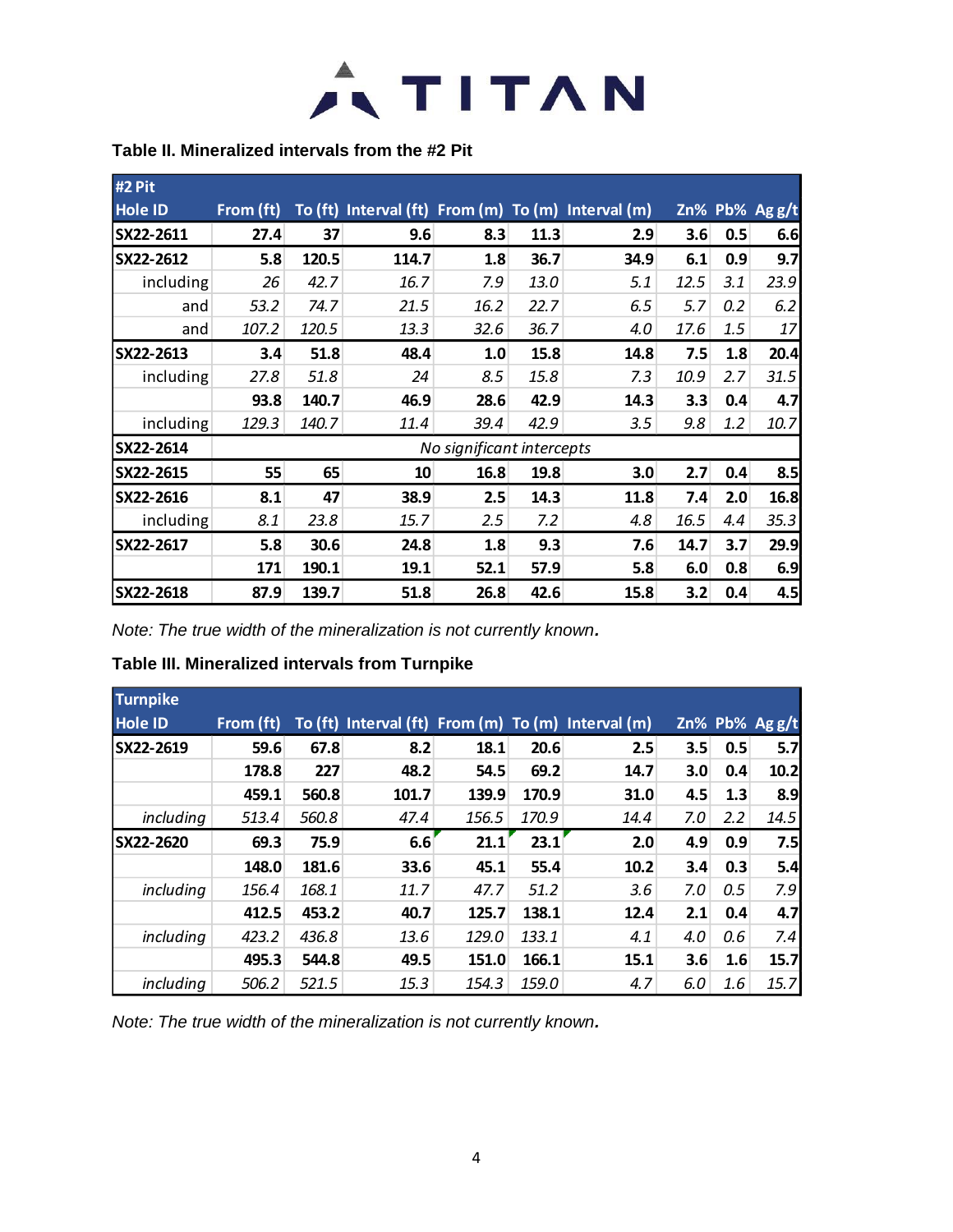

#### **Surface Drilling – Pump House 2021**

Additionally, eight holes were drilled within the Pump House target area and are being incorporated into open pit planning. Table IV highlights intercepts from this program.

| <b>Pump House</b> |                           |                           |                                                    |                           |      |      |      |     |                |
|-------------------|---------------------------|---------------------------|----------------------------------------------------|---------------------------|------|------|------|-----|----------------|
| <b>Hole ID</b>    | From (ft)                 |                           | To (ft) Interval (ft) From (m) To (m) Interval (m) |                           |      |      |      |     | Zn% Pb% Ag g/t |
| SX21-2590         | 42.3                      | 103.3                     | 61.0                                               | 12.9                      | 31.4 | 18.6 | 2.5  | 0.3 | 5.8            |
| including         | 66.5                      | 76.5                      | 10.0                                               | 20.2                      | 23.3 | 3.0  | 8.9  | 0.2 | 8.9            |
| SX21-2591         | 40.4                      | 104.3                     | 63.9                                               | 12.3                      | 31.7 | 19.4 | 1.7  | 0.2 | 3.4            |
| including         | 82.9                      | 94.0                      | 11.1                                               | 25.2                      | 28.6 | 3.4  | 5.6  | 0.2 | 5.7            |
| SX21-2592         | 1.0                       | 10.7                      | 9.7                                                | 0.3                       | 3.3  | 3.0  | 4.4  | 1.2 | 12.2           |
|                   | 32.1                      | 64.35                     | 32.25                                              | 9.8                       | 19.6 | 9.8  | 14.8 | 0.8 | 18.2           |
| SX21-2593         |                           |                           |                                                    | no significant intercepts |      |      |      |     |                |
| <b>SX21-2594</b>  |                           | no significant intercepts |                                                    |                           |      |      |      |     |                |
| SX21-2595         | 6.0                       | 15.7                      | 9.7                                                | 1.8                       | 4.8  | 3.0  | 3.0  | 0.4 | 7.8            |
| SX21-2596         | no significant intercepts |                           |                                                    |                           |      |      |      |     |                |
| <b>SX21-2597</b>  | no significant intercepts |                           |                                                    |                           |      |      |      |     |                |

## **Table IV. Mineralized intervals from the 2021 Pump House**

*Note: The true width of the mineralization is not currently known.*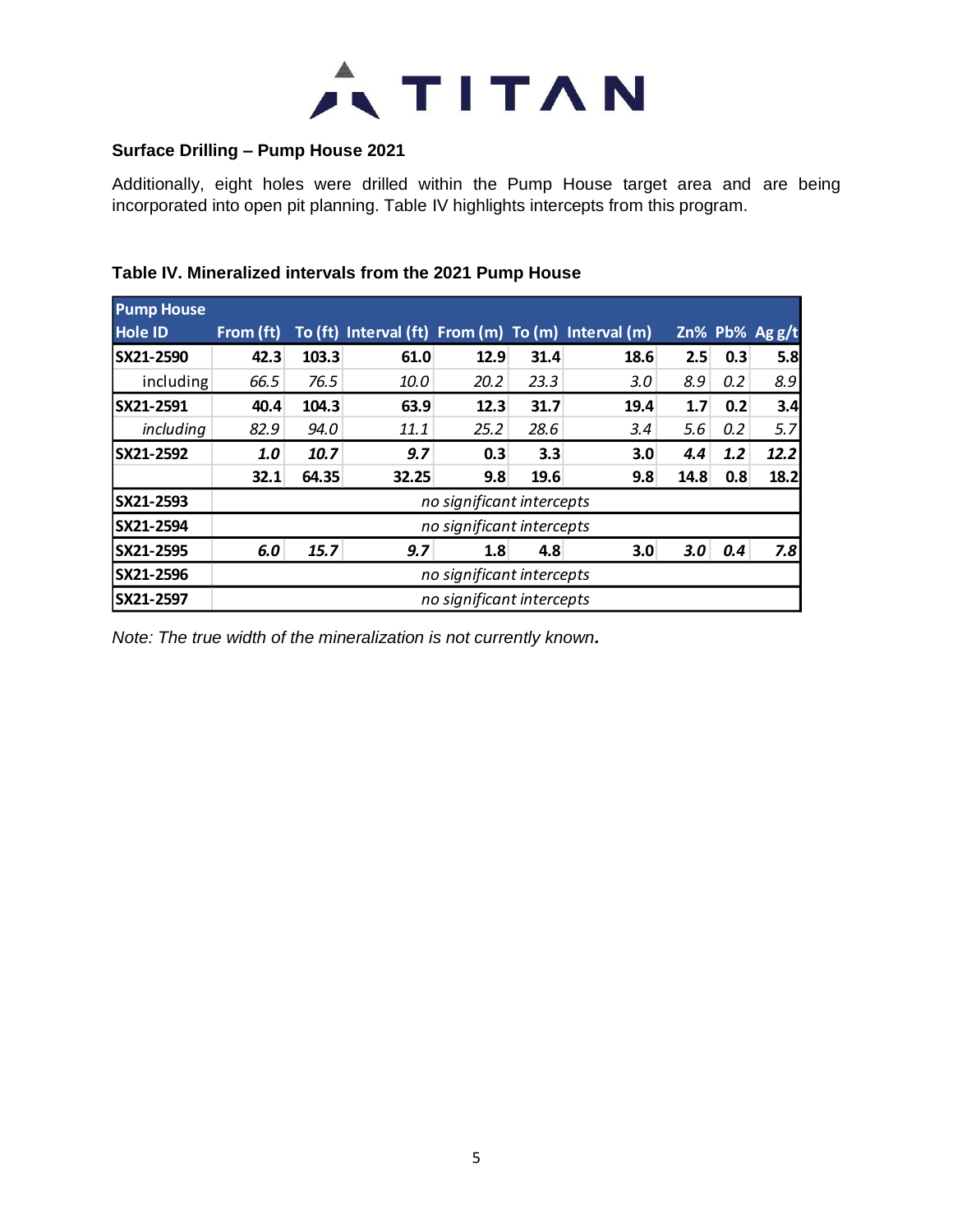

#### **Table V. Drill Hole Coordinates**

| <b>Collars</b> |       |       |      |                                                      |         |            |
|----------------|-------|-------|------|------------------------------------------------------|---------|------------|
| <b>Hole ID</b> |       |       |      | Depth (ft) Easting (ft) Northing (ft) Elevation (ft) | Azimuth | <b>Dip</b> |
| SX21-2590      | 197   | 16752 | 3426 | 715                                                  | 125     | $-55$      |
| SX21-2591      | 189   | 16713 | 3381 | 716                                                  | 125     | $-55$      |
| SX21-2592      | 197.7 | 16669 | 3310 | 709                                                  | 125     | $-55$      |
| SX21-2593      | 193   | 16621 | 3215 | 696                                                  | 125     | $-55$      |
| SX21-2594      | 200   | 16856 | 3425 | 707                                                  | 125     | $-55$      |
| SX21-2595      | 97    | 16804 | 3323 | 705                                                  | 125     | $-55$      |
| SX21-2596      | 60    | 16750 | 3265 | 702                                                  | 125     | $-55$      |
| SX21-2597      | 57    | 16746 | 3275 | 708                                                  | 125     | $-55$      |
| SX22-2602      | 276   | 16996 | 4030 | 690                                                  | 120     | $-45$      |
| SX22-2603      | 116   | 16942 | 3993 | 688                                                  | 130     | $-45$      |
| SX22-2604      | 134   | 16893 | 3951 | 687                                                  | 120     | $-45$      |
| SX22-2605      | 166   | 16888 | 3954 | 687                                                  | 120     | $-80$      |
| SX22-2606      | 52    | 16929 | 4000 | 688                                                  | 120     | $-80$      |
| SX22-2607      | 59    | 16972 | 4047 | 690                                                  | 120     | $-80$      |
| SX22-2608      | 236   | 17043 | 4061 | 693                                                  | 120     | $-45$      |
| SX22-2609      | 54    | 17017 | 4076 | 692                                                  | 120     | $-80$      |
| SX22-2610      | 239   | 17128 | 4142 | 699                                                  | 120     | $-65$      |
| SX22-2611      | 44    | 16947 | 3755 | 651                                                  | 77      | $-45$      |
| SX22-2612      | 156   | 16959 | 3746 | 650                                                  | 120     | $-40$      |
| SX22-2613      | 186   | 16916 | 3720 | 652                                                  | 120     | $-40$      |
| SX22-2614      | 44    | 16883 | 3752 | 648                                                  | 120     | $-45$      |
| SX22-2615      | 67    | 16875 | 3756 | 648                                                  | 0       | $-90$      |
| SX22-2616      | 216   | 16836 | 3684 | 659                                                  | 120     | $-42$      |
| SX22-2617      | 237   | 16829 | 3687 | 661                                                  | 120     | $-90$      |
| SX22-2618      | 185   | 16882 | 3652 | 658                                                  | 120     | $-40$      |
| SX22-2619      | 564   | 17285 | 4279 | 697                                                  | 105     | $-55$      |
| SX22-2620      | 676   | 17288 | 4279 | 697                                                  | 105     | $-45$      |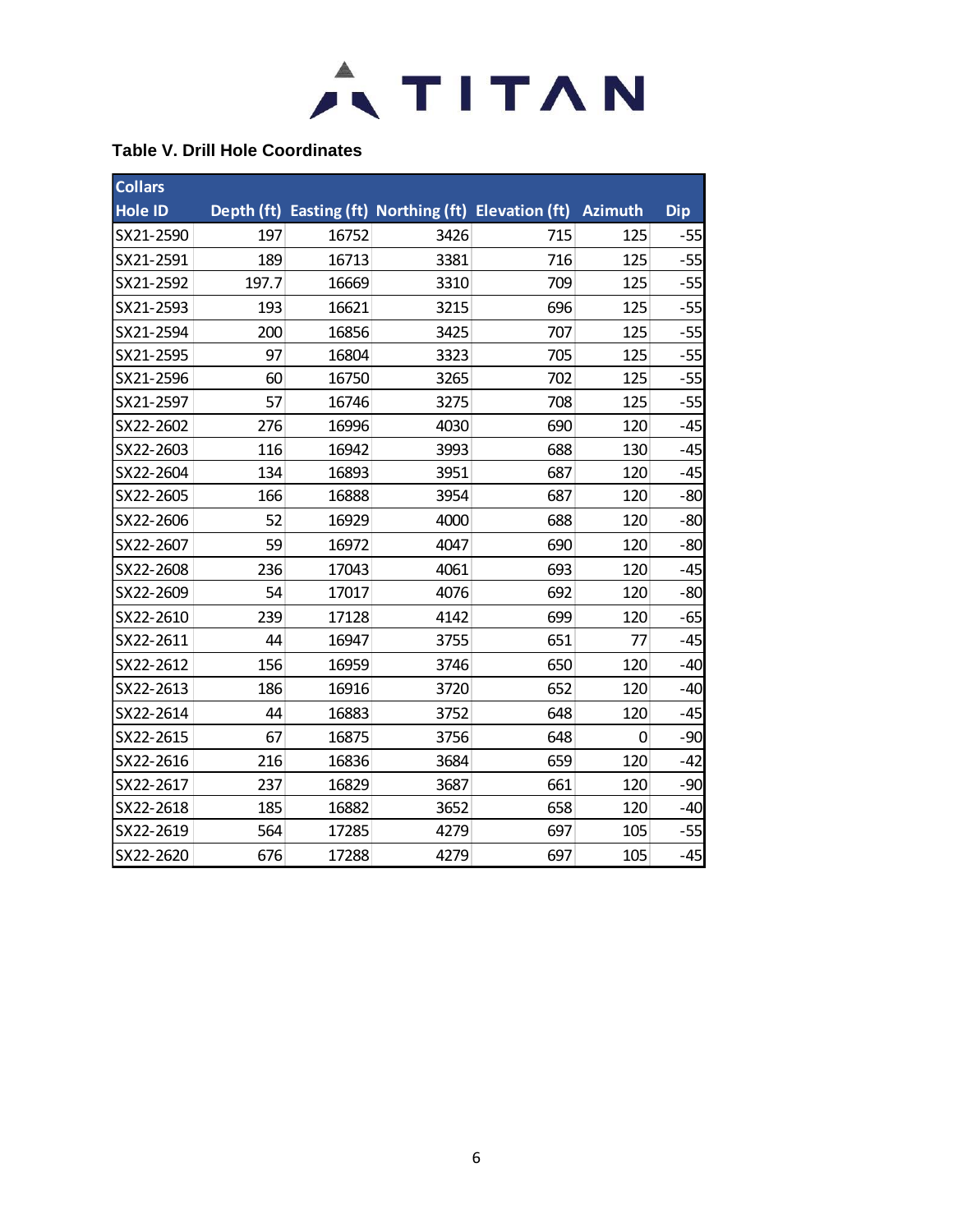

**Figure 1 – Location of drilling relative to ESM #4 Mine/Mill Complex**

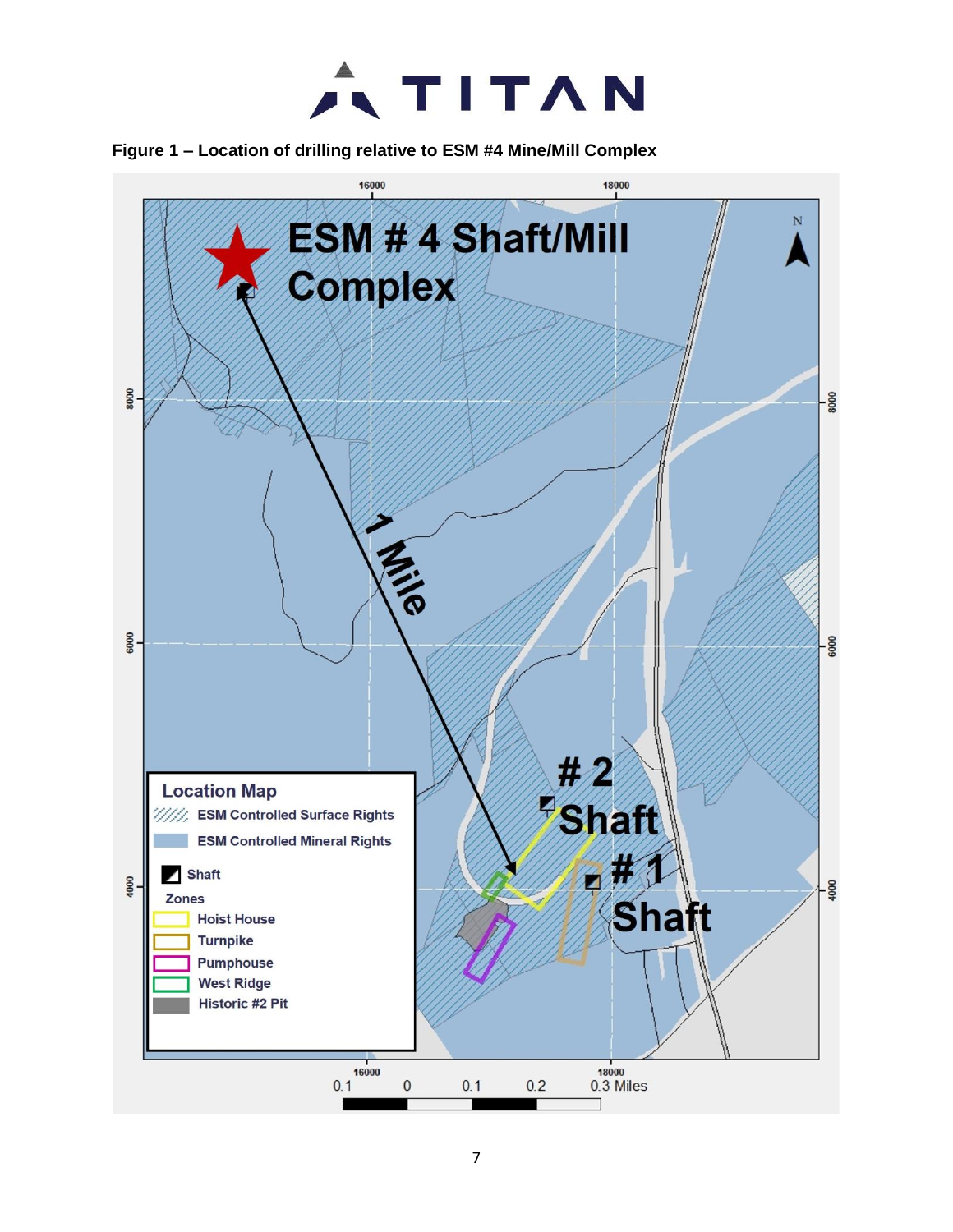# $ATITAN$

#### **Figure 2 – Location of drilling relative to 2019-2020 Drilling and the Hoist House/Pump House/Turnpike outlines.**

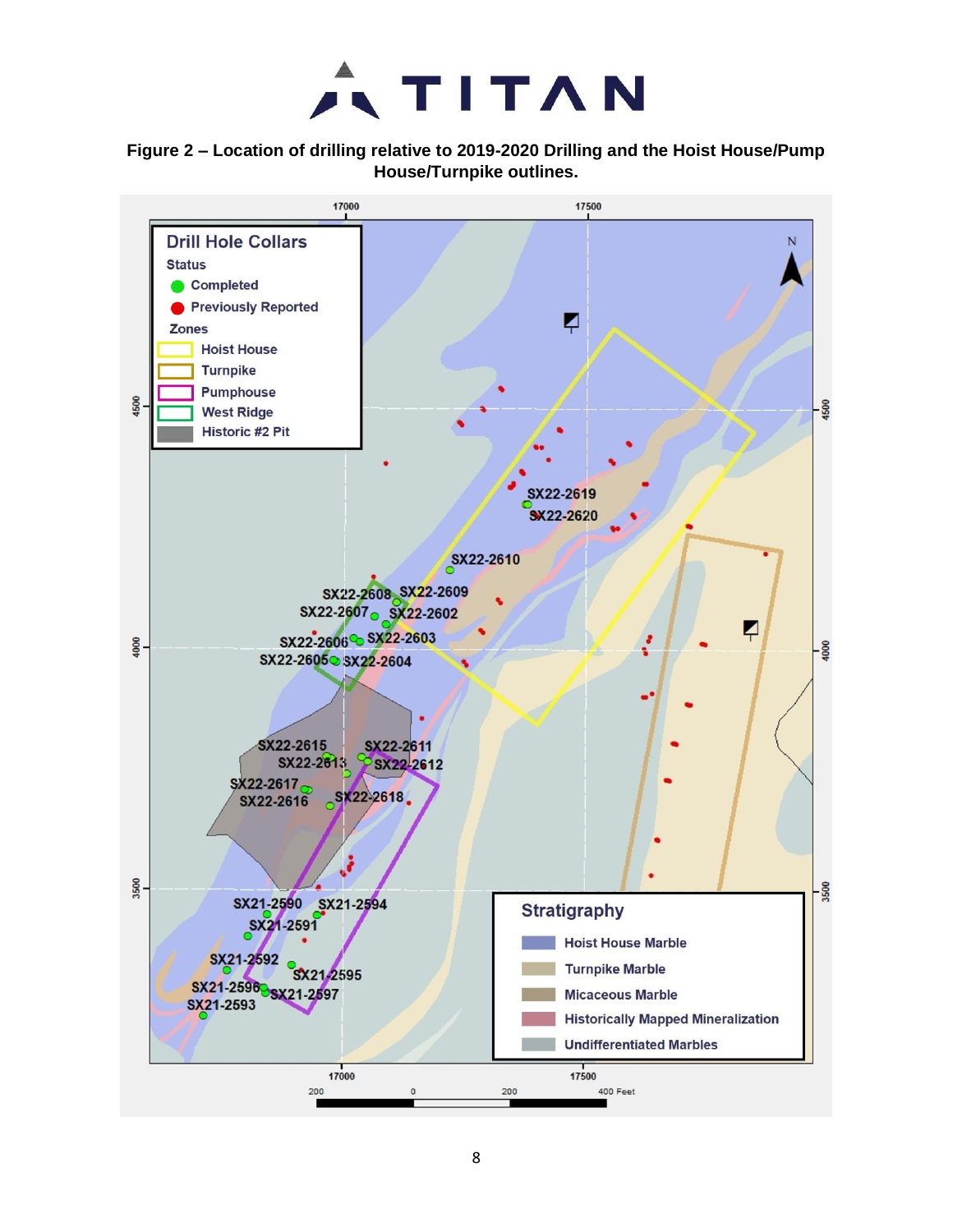

#### *Qualified Person*

The scientific and technical information contained in this news release and the sampling, analytical and test data underlying the scientific and technical information has been reviewed, verified and approved by Donald R. Taylor, MSc., PG, President and Chief Executive Officer of the Company, a qualified person for the purposes of NI 43-101. Mr. Taylor has more than 25 years of mineral exploration and mining experience and is a Registered Professional Geologist through the SME (registered member #4029597). The data was verified using data validation and quality assurance procedures under high industry standards.

#### *Assays and Quality Assurance/Quality Control*

To ensure reliable sample results, the Company has a rigorous QA/QC program in place that monitors the chain-of-custody of samples and includes the insertion of blanks and certified reference standards at statistically derived intervals within each batch of samples. Core is photographed and split in half with one-half retained in a secured facility for verification purposes.

Sample preparation (crushing and pulverizing) has been performed at ALS Geochemistry ("ALS"), an independent ISO/IEC accredited lab located in Sudbury, Ontario, Canada. ALS prepares a pulp of all samples and sends the pulps to their analytical laboratory in Vancouver, B.C., Canada, for analysis. ALS analyzes the pulp sample by an aqua regia digestion (ME-ICP41 for 35 elements) with an ICP – AES finish including Cu (copper), Pb (lead), and Zn (zinc). All samples in which Cu (copper), Pb (lead), or Zn (zinc) are greater than 10,000 ppm are re-run using aqua regia digestion (Cu-OG46; Pb-OG46; and Zn-OG46) with the elements reported in percentage (%). Silver values are determined by an aqua regia digestion with an ICP-AES finish (ME-ICP41) with all samples with silver values greater than 100 ppm repeated using an aqua regia digestion overlimit method (Ag-OG46) calibrated for higher levels of silver contained. Gold values are determined by a 30 g fire assay with an ICP-AES finish (Au-ICP21).

The Company has not identified any drilling, sampling, recovery, or other factors that could materially affect the accuracy or reliability of the data set out in this news release.

#### *About Titan Mining Corporation*

Titan is an Augusta Group company which produces zinc concentrate at its 100%-owned Empire State Mine located in New York state. Titan is built for growth, focused on value and committed to excellence. For more information on the Company, please visit our website at www.titanminingcorp.com.

#### *Contact*

*For further information, please contact:*

**Investor Relations:** Email: info@titanminingcorp.com

#### *Cautionary Note Regarding Forward-Looking Information*

Certain statements and information contained in this new release constitute "forward-looking statements", and "forward-looking information" within the meaning of applicable securities laws (collectively, "forward-looking statements"). These statements appear in a number of places in this news release and include statements regarding our intent, or the beliefs or current expectations of our officers